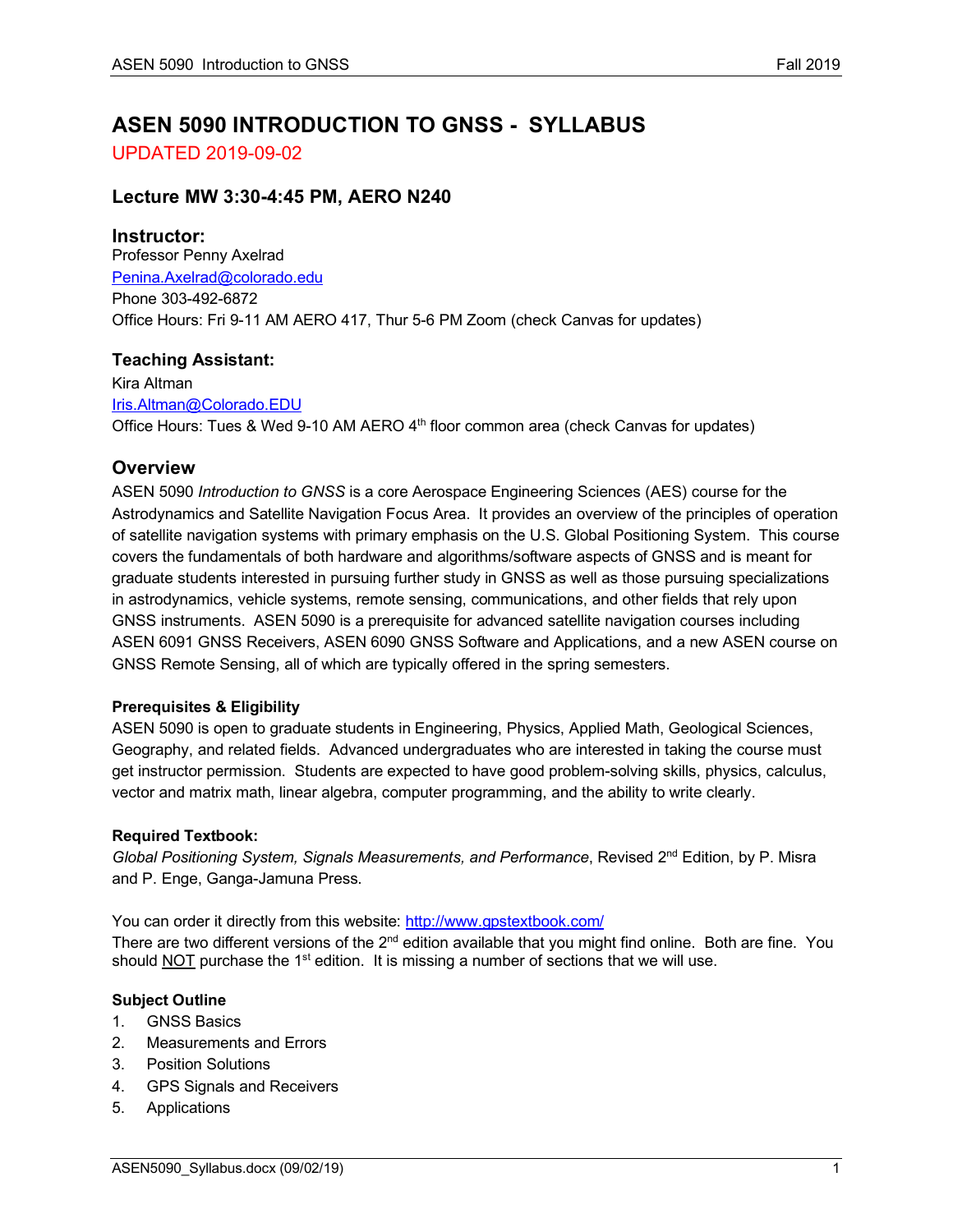#### **Assignments**

There are 10 homework assignments that range from working assigned problems in the book to a series of assignments that build up to programming a GPS position solution. Collaboration is permitted on these assignments. This means you may discuss the means and methods for solving problems and even compare answers, but you are not free to copy solutions from classmates or from internet resources. The work that you turn in must be your own--copying is not allowed for any assignments. Students who are caught copying any portion of an assignment will be reported for violation of honor code and may incur both academic and non-academic sanctions. For some assignments, students will be encouraged to work in teams of two and submit a joint solution, for which they will both receive the same grade.

One of the assignments is an all-hands experiment that we will conduct during the first few weeks of the semester. Everyone in the class will collect GPS/GNSS/other positioning data with a cell phone or GPS receiver during a specified time period, and share their data set with the class. We will use this crowdsourced data set to explore differences in satellite visibility, signal strength, and solution accuracy with different devices and environments. Each student will decide what aspect of the experiment they would like to explore and submit a brief report with their analysis. Logistics will be coordinated in Week 2.

Each homework assignment will identify what must be turned in and the deadline for submission, which is the same for both on-campus and distance learning students. All assignments are to be submitted via the Canvas website, accessible through the CU Boulder portal. Late assignments are not accepted, except under extenuating circumstances such as a school closure, sudden illness, or unexpected critical workrelated deadline. If such an event occurs you are expected to contact the instructor immediately by phone or email. If you know in advance that you will not be on campus for a due date, you may submit your assignment via Canvas or to the instructor any time prior to the due date.

# **Exams**

There will be a midterm exam in week 7 and a final exam due on the assigned date and time. Both exams will be administered as 24-hour take-home exams via Canvas. Each student, whether on-campus or distant, is personally responsible to abide by the CU Honor Code and the exam rules specified on the assignment. Any violation of this requirement including collaboration or copying on an exam constitutes cheating and will result in an F for the course. An honor code violation report will also be filed.

# **Grading Policy**

Grades on individual assignments and for the overall course are set based on the following criteria.

- A, A- Demonstrates superior understanding of the material, excellent technical work
- B+, B Demonstrates comprehensive understanding of the material, strong technical work
- B- Demonstrates adequate understanding of the material, complete technical work
- C Demonstrates barely adequate understanding of the material and minimally sufficient technical work
- D Poor technical work
- F Unsatisfactory performance

Final grades will be based on the following weighting

| Participation      | $\mathfrak h$ | Includes in-class activities and/or on-line Canvas discussions |
|--------------------|---------------|----------------------------------------------------------------|
| Midterm Exam       | 10            |                                                                |
| Final Exam         | 15            |                                                                |
| <b>Assignments</b> |               |                                                                |
| Total              | 100%          |                                                                |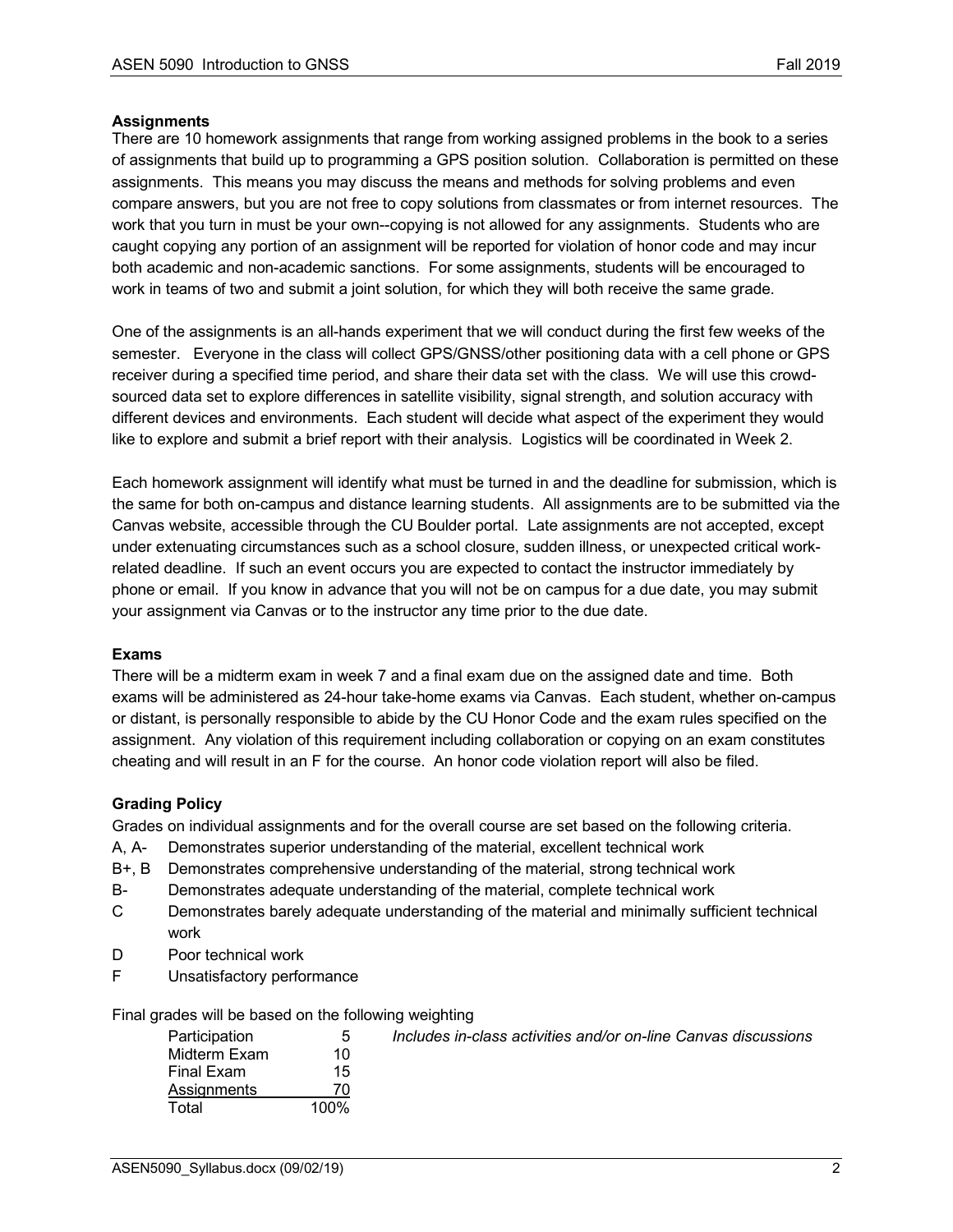#### **University Policies**

#### **Accommodation for Disabilities**

If you qualify for accommodations because of a disability, please submit your accommodation letter from Disability Services to your faculty member in a timely manner so that your needs can be addressed. Disability Services determines accommodations based on documented disabilities in the academic environment. Information on requesting accommodations is located on the Disability Services website. Contact Disability Services at 303-492-8671 or dsinfo@colorado.edu for further assistance. If you have a temporary medical condition or injury, see Temporary Medical Conditions under the Students tab on the Disability Services website.

#### **Classroom Behavior**

Students and faculty each have responsibility for maintaining an appropriate learning environment. Those who fail to adhere to such behavioral standards may be subject to discipline. Professional courtesy and sensitivity are especially important with respect to individuals and topics dealing with race, color, national origin, sex, pregnancy, age, disability, creed, religion, sexual orientation, gender identity, gender expression, veteran status, political affiliation or political philosophy. Class rosters are provided to the instructor with the student's legal name. I will gladly honor your request to address you by an alternate name or gender pronoun. Please advise me of this preference early in the semester so that I may make appropriate changes to my records. For more information, see the policies on classroom behavior and the Student Code of Conduct.

#### **Honor Code**

All students enrolled in a University of Colorado Boulder course are responsible for knowing and adhering to the Honor Code. Violations of the policy may include: plagiarism, cheating, fabrication, lying, bribery, threat, unauthorized access to academic materials, clicker fraud, submitting the same or similar work in more than one course without permission from all course instructors involved, and aiding academic dishonesty. All incidents of academic misconduct will be reported to the Honor Code (honor@colorado.edu); 303-492-5550). Students who are found responsible for violating the academic integrity policy will be subject to nonacademic sanctions from the Honor Code as well as academic sanctions from the faculty member. Additional information regarding the Honor Code academic integrity policy can be found at the Honor Code Office website.

#### **Sexual Misconduct, Discrimination, Harassment and/or Related Retaliation**

The University of Colorado Boulder (CU Boulder) is committed to fostering a positive and welcoming learning, working, and living environment. CU Boulder will not tolerate acts of sexual misconduct intimate partner abuse (including dating or domestic violence), stalking, protected-class discrimination or harassment by members of our community. Individuals who believe they have been subject to misconduct or retaliatory actions for reporting a concern should contact the Office of Institutional Equity and Compliance (OIEC) at 303-492-2127 or cureport@colorado.edu. Information about the OIEC, university policies, anonymous reporting, and the campus resources can be found on the **OIEC website**.

Please know that faculty and instructors have a responsibility to inform OIEC when made aware of incidents of sexual misconduct, discrimination, harassment and/or related retaliation, to ensure that individuals impacted receive information about options for reporting and support resources.